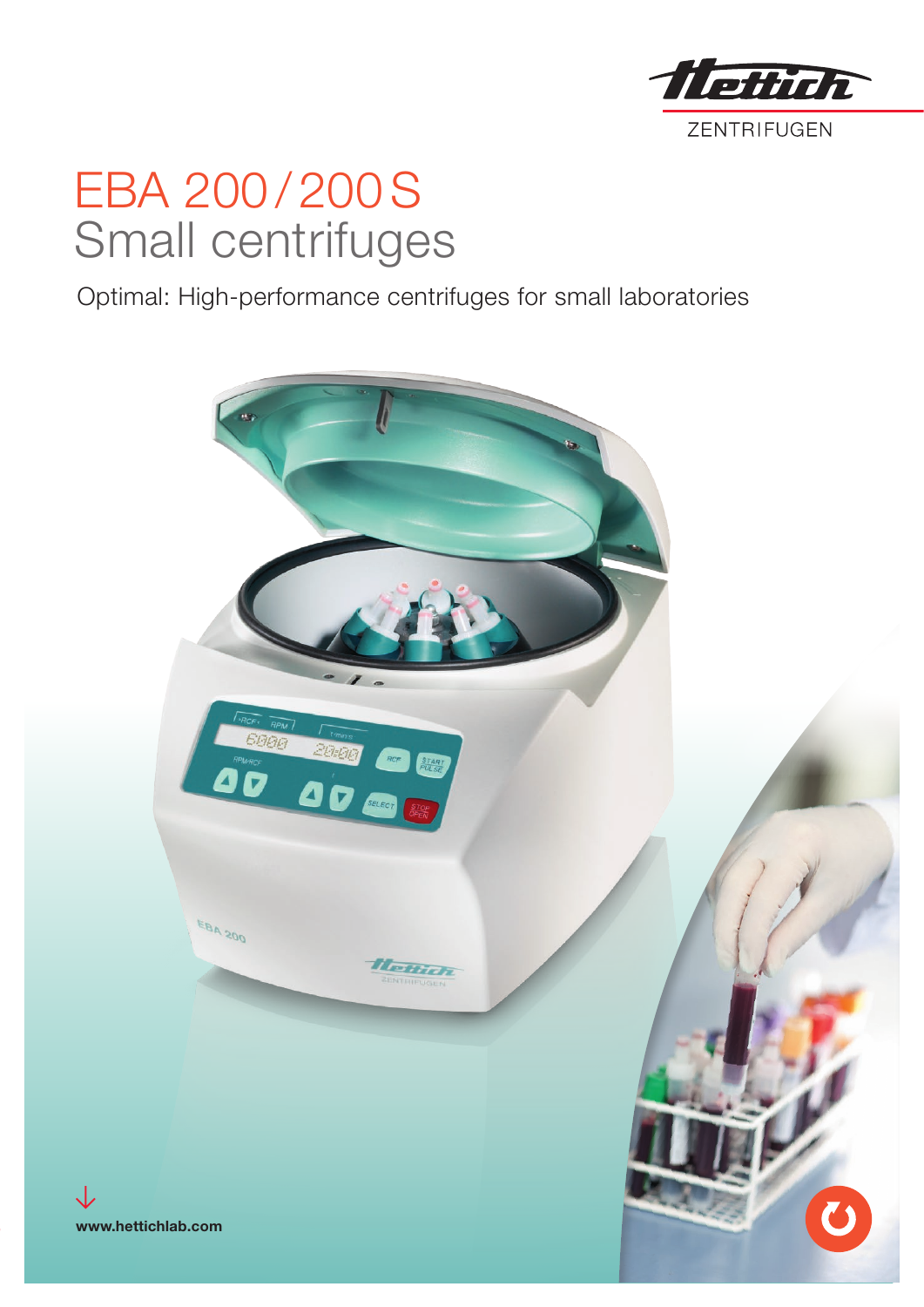## EBA 200 / 200 S



View into the centrifuging chamber showing the rotor with blood collection tubes

## IDEAL FOR LOW NUMBERS OF SAMPLES

The EBA 200 and EBA 200S are practical compact centrifuges for low numbers of samples. They are equipped with an 8-place angle rotor to hold tubes with a volume of up to 15 ml.

The EBA 200 reaches a maximum RCF of 3,461 and is ideal for use in general practices. The more powerful EBA 200S model has a maximum RCF of 6,153 and is designed for use in laboratories handling emergency samples, where every minute counts. Its high speed enables a shorter centrifugation time so that plasma with a low platelet count can be derived for analysis in just a few minutes.

Both models are provided with a maintenance-free frequency drive and imbalance switch-off.



Cat. No. 1800

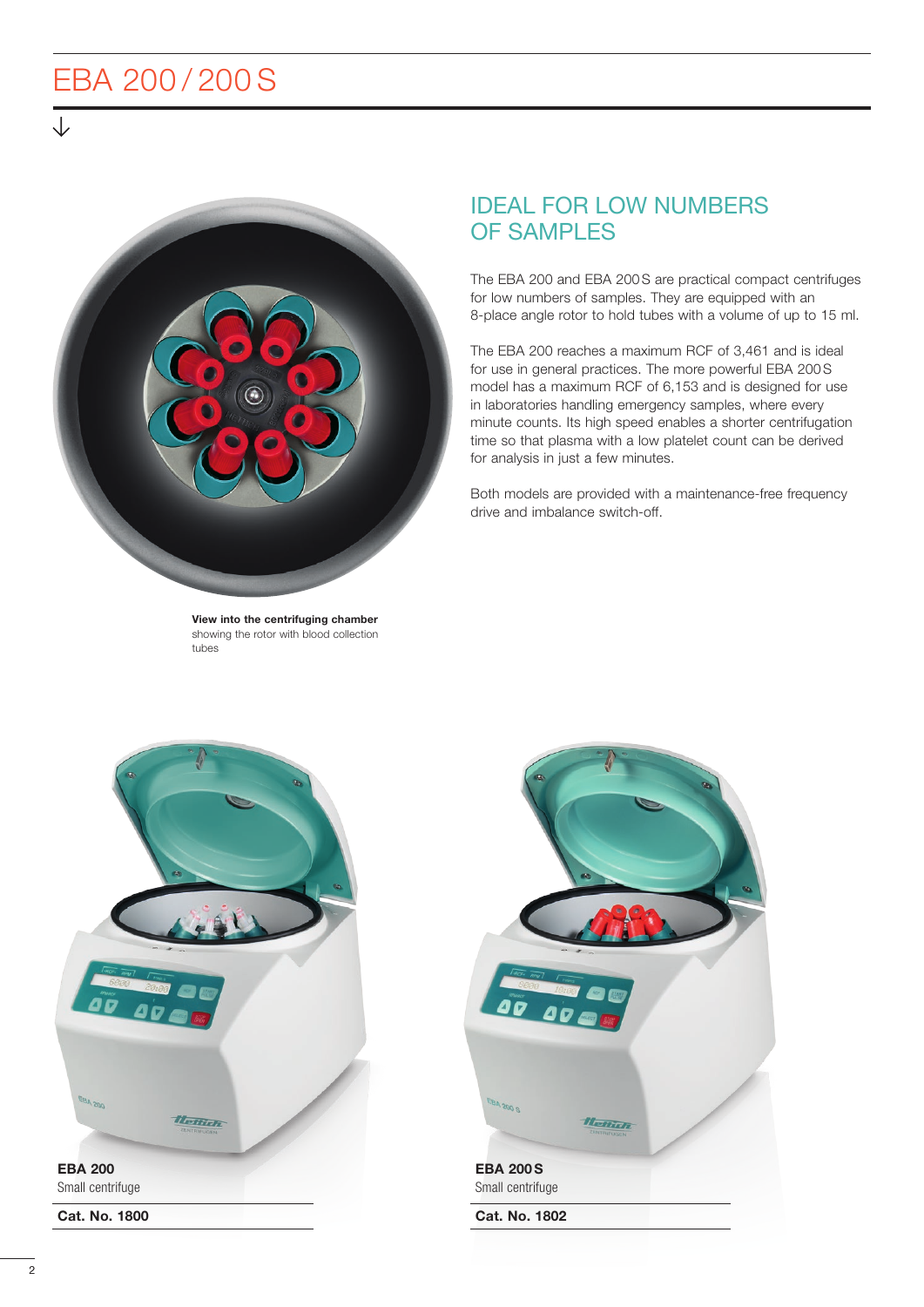## Angle rotor EBA 200/EBA 200S, 8-place, for all common tubes up to 15 ml

 $\measuredangle 33^\circ$  $n = 6,000 \text{ min}^{-1} / 8,000 \text{ min}^{-1}$ max. RCF 3,461/6,153

J



Angle rotor illustrated with different blood collection tubes

| capacity in ml                                           | 0.5                           | $\overline{4}$     | 5               | $6\phantom{1}$ | 15          | $1.1 - 1.4$                     | $2.6 - 3.4$   | $2.7 - 3$      | $4.5 - 5$      | 4.9            | $7.5 - 8.5$ | $9 - 10$ | 10     |
|----------------------------------------------------------|-------------------------------|--------------------|-----------------|----------------|-------------|---------------------------------|---------------|----------------|----------------|----------------|-------------|----------|--------|
| $Q \times L$ in mm                                       | $10.7 \times 36$              | 10x88              | 12x75           | $12 \times 82$ | 17 x 100    | 8x66                            | $13\times 65$ | $11 \times 66$ | $11 \times 92$ | $13 \times 90$ | 15x92       | 16x92    | 15x102 |
| Cat. No.                                                 | Pediatric                     | $\blacksquare$     | $0553^{11}$     | $0501^{11}$    | $0518^{11}$ | blood collection/urine tubes    |               |                |                |                |             |          |        |
|                                                          | 0                             |                    |                 |                | J           |                                 | d<br>R<br>Y   |                |                | 骨              | 읍           | è<br>ľ   | ê      |
| rotor incl.                                              | O                             | $\bullet$          | 2)<br>$\bullet$ |                |             | 2)<br>$\widetilde{\phantom{m}}$ |               |                |                |                |             |          |        |
| Cat. No.                                                 | 1063                          | 6305               | 1054-A          |                | ٠           | 1054-A                          |               | ۰              |                |                |             |          |        |
| boring Ø x L in mm                                       | 11 x 35                       | $11.5 \times 67.5$ | 13.5 x 60       |                | 17.7 x 88   | 13.5 x 60                       |               | 17.7 x 88      |                |                |             |          |        |
| 8<br>tubes per rotor                                     |                               |                    |                 |                |             |                                 |               |                |                |                |             |          |        |
| max. RCF <sup>1)</sup> EBA 200                           | 2,214                         | 2,817              | 3,461<br>2,697  |                | 2,697       |                                 | 3,461         |                |                |                |             |          |        |
| max. RCF $1$ EBA 200 S                                   | 3,935                         | 5,009              | 4,794           | 6,153          |             | 4,794                           |               | 6,153          |                |                |             |          |        |
| radius in mm                                             | 55                            | 70                 | 67              |                | 86          | 67                              |               | 86             |                |                |             |          |        |
| run-up in sec                                            | 17 (EBA 200) / 12 (EBA 200 S) |                    |                 |                |             |                                 |               |                |                |                |             |          |        |
| run-down in sec, braked<br>37 (EBA 200) / 17 (EBA 200 S) |                               |                    |                 |                |             |                                 |               |                |                |                |             |          |        |

| capacity in ml               | $1.6 - 5$                     | $4 - 7$                       | 8                                    | $8.5 - 10$ | 12             | 15              |  |  |  |
|------------------------------|-------------------------------|-------------------------------|--------------------------------------|------------|----------------|-----------------|--|--|--|
| $\emptyset$ x L in mm        | 13x75                         | 13x100                        | 16x125                               | 16x100     | 17x102         | 17 x 120        |  |  |  |
| Cat. No.                     |                               |                               | blood collection/urine tubes<br>0509 |            |                |                 |  |  |  |
|                              |                               |                               |                                      |            |                | <b>Separate</b> |  |  |  |
| rotor incl.                  | 2)                            |                               |                                      |            |                |                 |  |  |  |
| Cat. No.                     | 1054-A                        | 1058                          | ٠                                    |            |                |                 |  |  |  |
| boring $\emptyset$ x L in mm | $13.5 \times 60$              | 13.5 x 79                     | 17.7 x 88                            |            |                |                 |  |  |  |
| tubes per rotor              | 8                             | 8                             | $\overline{4}$                       | 8          | $\overline{4}$ | $\overline{4}$  |  |  |  |
| max, $RCF1$ EBA 200          | 2,697                         | 3,461                         |                                      |            |                |                 |  |  |  |
| max, $RCF^{1}$ FBA 200 S     | 4,794                         | 6,153                         |                                      |            |                |                 |  |  |  |
| radius in mm                 | 67                            | 86                            |                                      |            |                |                 |  |  |  |
| run-up in sec                |                               | 17 (EBA 200) / 12 (EBA 200 S) |                                      |            |                |                 |  |  |  |
| run-down in sec, braked      | 37 (EBA 200) / 17 (EBA 200 S) |                               |                                      |            |                |                 |  |  |  |

<sup>1)</sup> Please note that the RCF values indicated refer only to rotor performance. The max. permissible RCF of tubes used should be verified with the individual manufacturers. The max. RCF for glass tubes annotated with footnote  $\frac{1}{1}$  is 4,000.

<sup>2)</sup> For the EBA 200 only! Model EBA 200 S is supplied as standard with an adapter for these tubes.